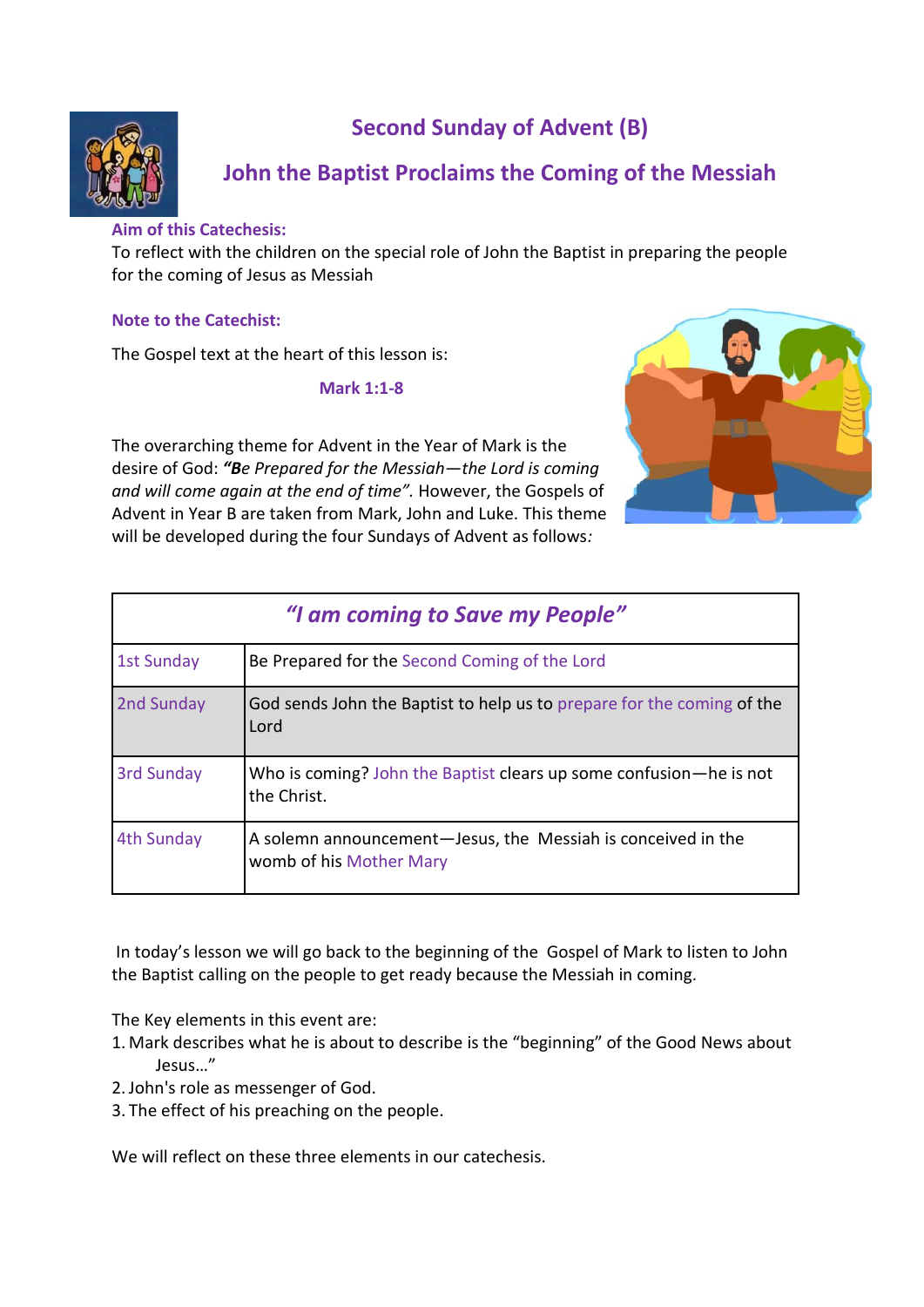### **Equipment Needed:**

A Bible or Sunday Missal Candle & Matches Flash Cards (See each Step in the Lesson) Worksheet: "*Prepare a Way for the Lord!"*

**N.B. Make sure that each child has his/her own workbook.**

# **LESSON PLAN**

Begin the Lesson with a prayer.

Explain to the children:

- Today is the Second Sunday of Advent
- Mark announces the beginning of the Good News about Jesus.
- The people begin to respond to his call to prepare themselves for the coming of the Messiah.
- This coming of the Messiah is the First Coming of Jesus as man among us.

### **Step 1: Our Gospel Text Mark 1:1-8 Its special meaning for us as Christians**

Tell the children:

- In today's Gospel, John the Baptist begins his task of preparing the people for the coming of the Messiah for the first time among them.
- His preaching has a special effect on them.
- Let us listen to the events as Mark tells it at the beginning of his Gospel.
- Light the candle beside the Bible.
- Encourage the children to be respectful as they listen to the Gospel.
- They can follow it in their workbooks.

*"The beginning of the Good News about Jesus Christ, the Son of God. It is written in the book of the prophet Isaiah: Look, I am sending my messenger before you; He will prepare your way. A voice that cries in the wilderness: Prepare a way for the Lord, Make his paths straight, And so it was that John the Baptist appeared in the wilderness proclaiming a* 

*baptism of repentance for the forgiveness of sins. All Judaea all the people of Jerusalem made their way to him, and as they were baptized by him in the river Jordan they confessed their sins. John wore a garment of camel-skin, and he lived on locusts and wild honey. In the course of his preaching he said, 'Someone is following me, someone who is more powerful than I am, and I am not fit to kneel done and undo the strap of his sandals. I have baptized you with water, but he will baptize you with the Holy Spirit."* (Mark 1:1-8)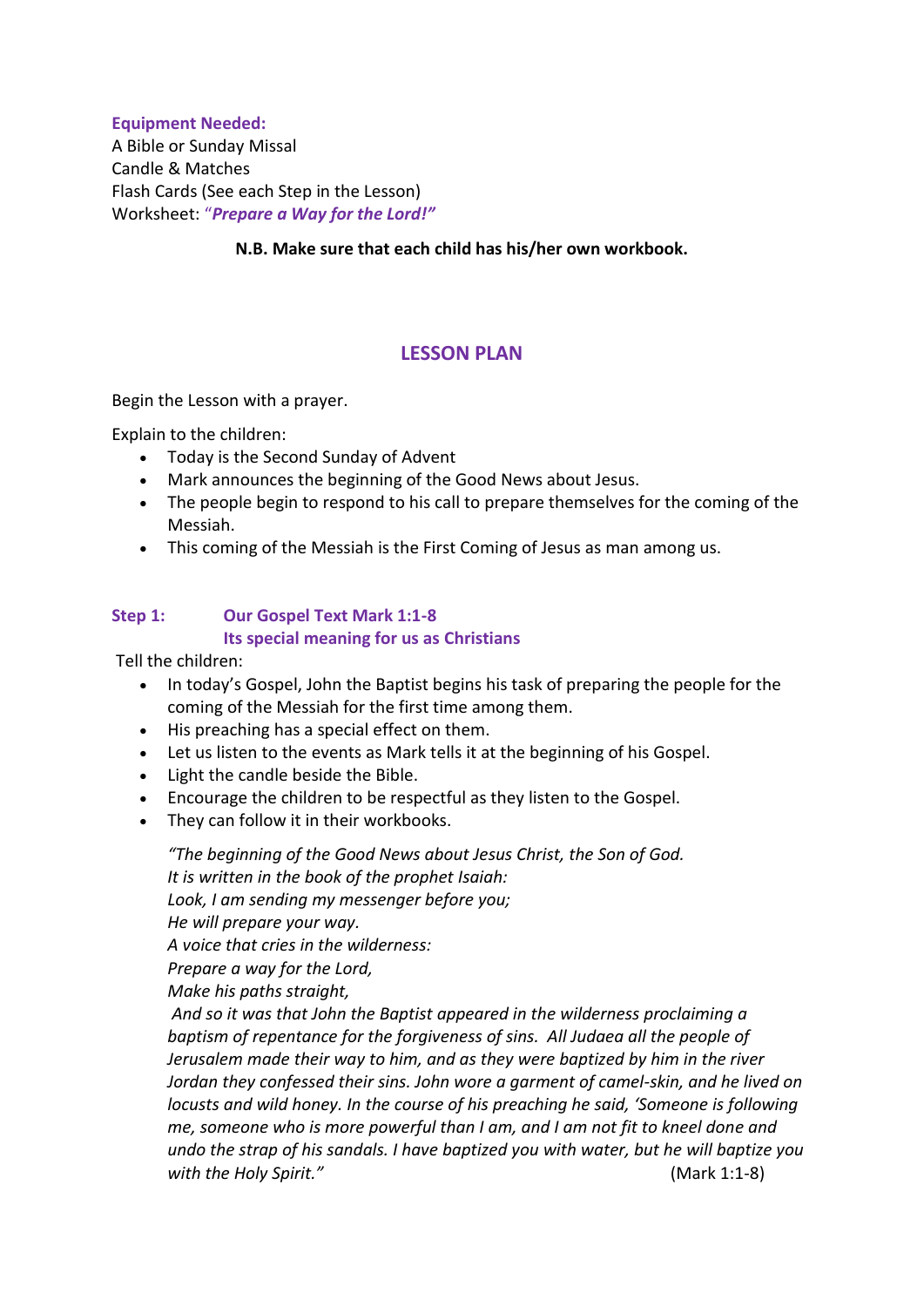- If necessary read the Gospel text again.
- You can also ask some of the children to read the text out loud for the others.

Now ask the children:

- What are the first words of this Gospel text?
- What do you think John meant by : "Prepare a way for the Lord"?
- What did the people do who came to John the Baptist?

Now tell the children:

- The first words of the Gospel of Mark are important.
- He is telling us that this is the beginning of God's Plan to save us in Jesus Christ his son.
- This is Good News!

## *The Response of the People:*

They did two things:

They were baptised by John in the river Jordan

- 1. This was s symbol of them washing themselves making themselves clean for the coming of the Messiah.
- 2. They confessed their sins—this symbolised their INNER cleansing in order to be ready when the Messiah comes. **CONFESSED SINS**

## *John Prophesies another Baptism:*

While John the Baptist is baptising the people who come to him, he foretells that the Messiah will baptise the people with the Holy Spirit.

This reminds us of what happens in our Confirmation..

## **Step 2: What can we do? Practice & Prayer**

#### **Practice:**

Tell the children:

- Right now we are preparing ourselves for the Feast of Christmas when we remember the First coming of Christ.
- Shops are all calling on us to prepare to celebrate the "festive season".
- We are encouraged to buy presents for others…
- Nothing is being said of preparing ourselves for **CHRIST**.
- The Church calls on us all to make ourselves ready to celebrate the First coming of Christ at Christmas.
- The Gospel story suggests a way for us to do this.

#### **Worksheet:**

Invite the children to turn to the Worksheet *"Prepare a Way for the Lord!"* in their workbooks.

Invite them to complete the task on the worksheet. Allow them time for this.

#### **Link to Sunday Mass:**

Tell the children:

The Gospel Acclamation in today's Mass is:



**BAPTISM IN THE RIVER JORDAN**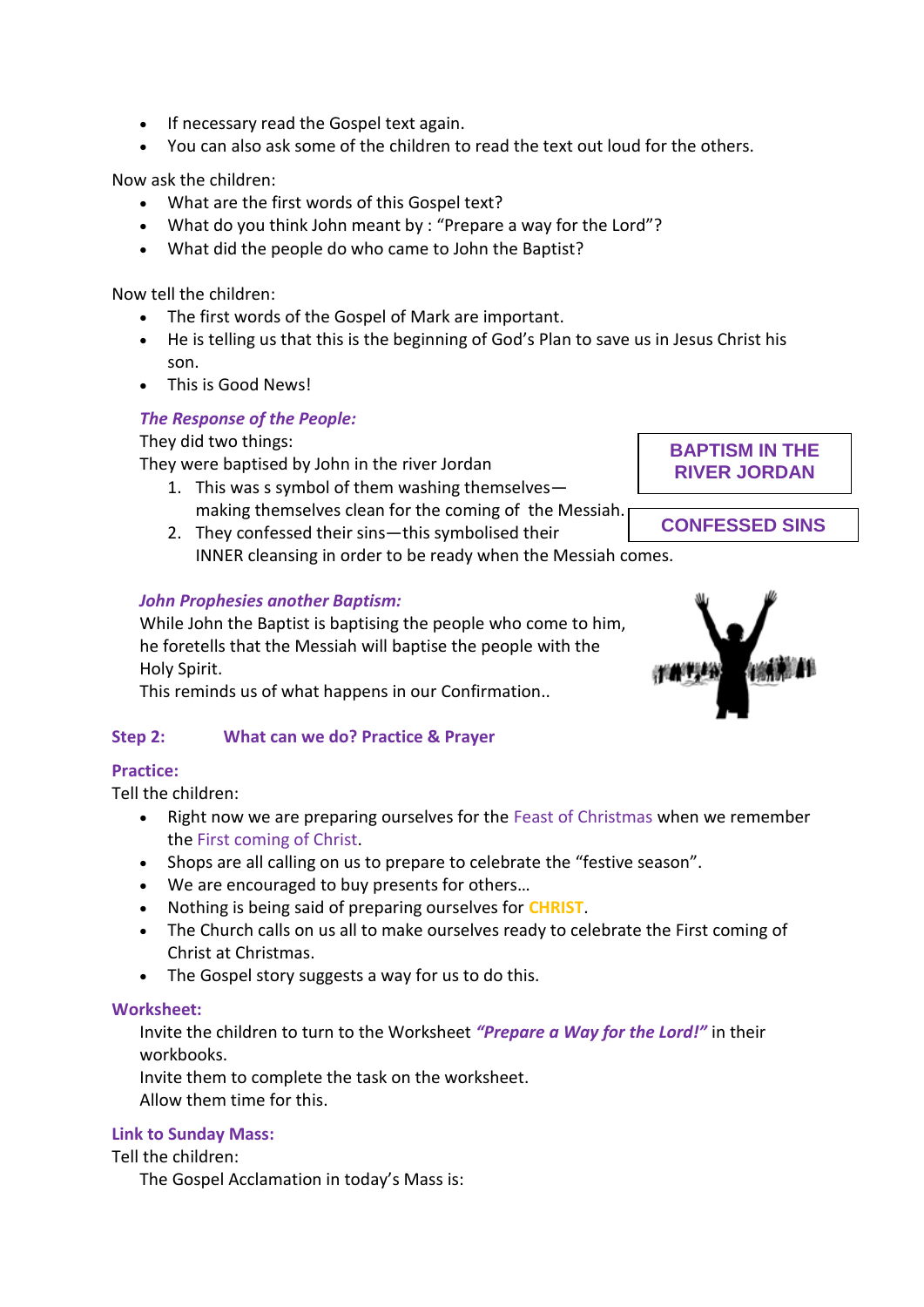*"Alleluia, alleluia! Prepare awe way for the Lord. Make his paths straight And all mankind shall see the salvation of God. Alleluia!"*

This based on Isaiah, Chapter 40, verse 3

It is calling on us to make things straight with God who is coming to save us. Join in the Gospel Acclamation at Mass on Sunday.

NOTE: If your parish is holding a Reconciliation Service in preparation for Christmas, encourage the children to take part in it and go to confession.



#### **Memory Bytes:**

Invite the children to read the following in their workbooks: *When we celebrate the Sacrament of Reconciliation (by going to Confession) we receive the following blessings from God: We are reconciled with God—we have made things straight with God. We are strengthened to succeed in our efforts to overcome sin. It brings us inner peace.* 

(From the Catechism of the Catholic Church)

Now encourage them to learn this off by heart.

#### **Prayer:**

One of the hymns we sing during Advent is: *"On Jordan's bank…".* Let us recite or sing the first two verses together:

*On Jordan's bank the Baptist's cry Announces that the Lord is nigh; Come then and hearken, for he brings Glad tidings from the King of kings.*

*Then cleaned be every Christian breast, And furnished for so great a guest! Yes, let us each our hearts prepare For Christ to come and enter there.*